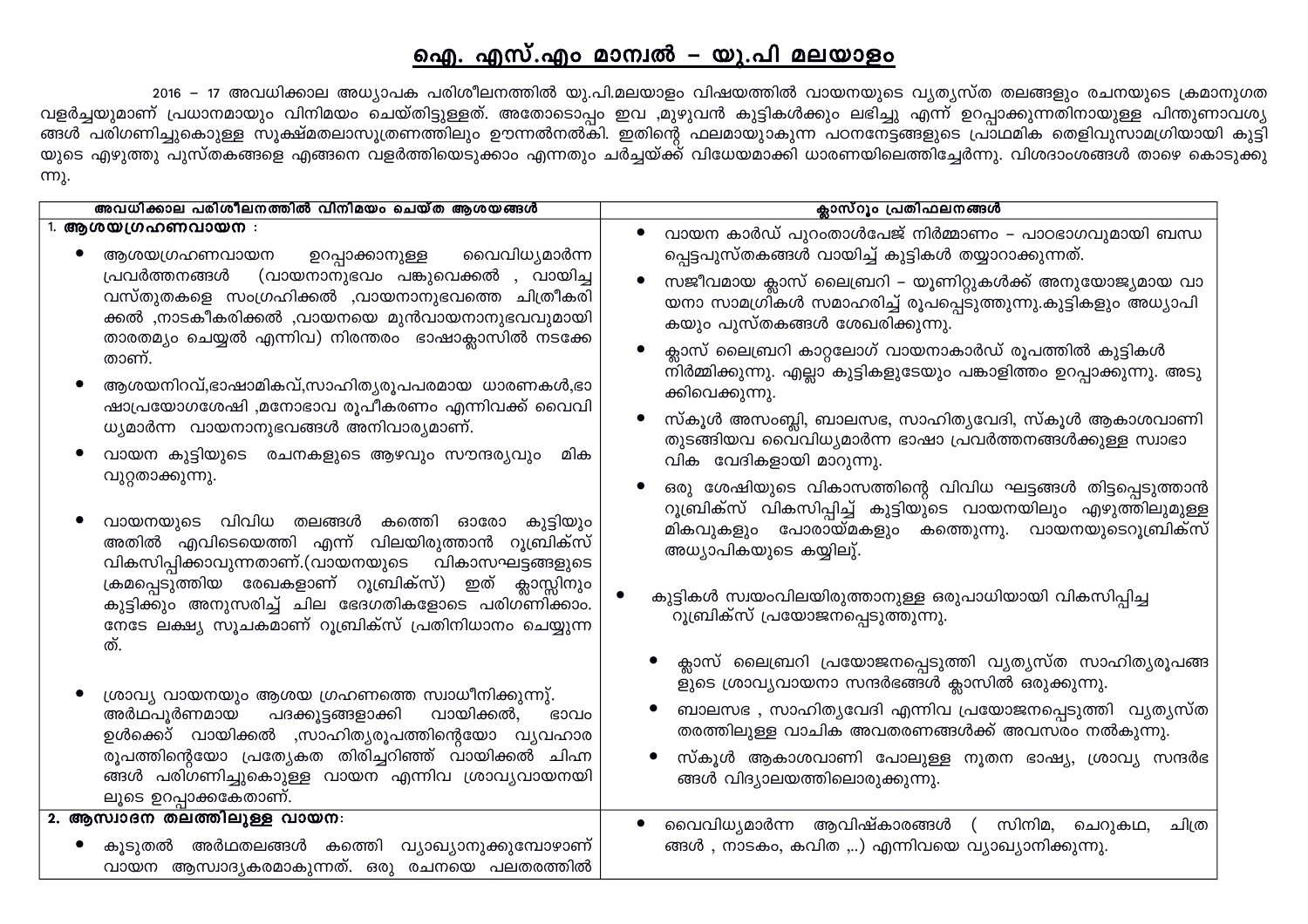| വായിച്ചെടുക്കാനുള്ള അനുഭവങ്ങൾ ക്ലാസ്മുറിയിൽ നൽകേതു്.<br>ഓരോ ആവിഷ്കാരവും ഒരനുഭവത്തെ ,ആശയത്തെ ,വികാര<br>ത്തെ, ജീവിത സംസ്കാരത്തെ തീവ്രമായി<br>ആവിഷ്കരി<br>ക്കാനുള്ള ശ്രമമാണ് നടത്തുന്നത്.                                                                                                                                                             | വായനയ്ക്കു നൽകിയ രചനയെ മുൻനിർത്തി വ്യത്യസ്ത കാഴ്ചപ്പാടു<br>കൾ അവതരിപ്പിക്കുന്നു .ഒരേ രചനയെ സംബന്ധിച്ച് വ്യത്യസ്ത രീതി<br>യിൽ വ്യാഖ്യാനിക്കുന്നു. വ്യത്യസ്ത വ്യാഖ്യാനങ്ങളുടെ പ്രസക്തി<br>ചർച്ച ചെയ്യുന്നു.                                                                                                                                                                                                                                                                                                                                                                                                                                           |
|----------------------------------------------------------------------------------------------------------------------------------------------------------------------------------------------------------------------------------------------------------------------------------------------------------------------------------------------------|-----------------------------------------------------------------------------------------------------------------------------------------------------------------------------------------------------------------------------------------------------------------------------------------------------------------------------------------------------------------------------------------------------------------------------------------------------------------------------------------------------------------------------------------------------------------------------------------------------------------------------------------------------|
| ഒരു രചനയെ പലതരത്തിൽ വായിച്ചെടുക്കാനുള്ള അനുഭവ<br>ങ്ങൾ ഭാഷാക്ലാസിൽ ഉറപ്പാക്കേതു്.<br>ഇപ്രകാരം പല അർഥ തലങ്ങളിലേക്ക <b>്ഓരോരചനയും വായി</b><br>ച്ചെടുക്കാൻ കഴിയുമ്പോഴാണ് ആ രചനയുടെ ആസ്വാദനം പ<br>ൂർണമാകുന്നത്.<br>ഇതുവഴി സ്വന്തം ഭാഷ മൂർച്ചപ്പെടുത്താനും മികച്ച സർഗാവി<br>ഷ്കാരങ്ങളിലേക്ക് പ്രവേശിക്കാനും കുട്ടിക്ക് അവസരം ലഭിക്കു<br>കയും ചെയ്യുന്നു. | ക്ലാസ് ലൈബ്രറി പ്രയോജനപ്പെടുത്തൽ – പാഠഭാഗവുമായി ബന്ധപ്പെ<br>ടുത്താവുന്ന രചനകൾ ക്ലാസ് ലൈബ്രറിയിസൽനിന്നു തെരഞ്ഞെടുക്കു<br>ന്നു. ഉള്ളടക്കത്തെ പാഠഭാഗവുമായി താരതമ്യംചെയ്ത് ചർച്ചയിൽ പ<br>ങ്കെടുക്കുന്നു.<br>വായനയിൽനിന്ന് ലഭിച്ച ആശയങ്ങളെ വൈവിധ്യമാർന്ന വ്യവഹാര<br>രൂപങ്ങളിൽ അവതരിപ്പിക്കുന്നു.<br>നാടകം, ചിത്രം, വർണന, നിശ്ചല<br>ദൃശ്യം<br>അഞ്ചാംതരത്തിൽ പാത്തുമ്മയുടെ ആട് എന്ന പാഠഭാഗത്തെ നിശ്ചിത<br>ഭാഗങ്ങൾ നിശ്ചല ദൃശ്യമായി അവതരിപ്പിക്കുന്നു. നാടകീകരണം നട<br>ത്തുന്നു.<br>ആറാംക്ലാസിൽ മയന്റെ കൊട്ടാരം എന്ന പാഠഭാഗത്തിലെ ആശയം<br>മൂകാഭിനയത്തിലൂടെ അവതരിപ്പിക്കുന്നു.<br>ഏഴാംതരത്തിൽ പൂക്കാതിരിക്കാൻ എനിക്കാവതില്ല എന്ന പാഠഭാഗ<br>ത്തിന്റെ ചൊൽകാഴ്ച |
|                                                                                                                                                                                                                                                                                                                                                    | വായനാനുഭവം പങ്കുവെക്കൽ<br>വായിച്ച വസ്തുതകളെ സംഗ്രഹിച്ചു പറയൽ<br>വായനാനുഭവം വിപുലീകരിക്കൽ<br>വായനാനുഭവത്തെ ചിത്രീകരിക്കൽ/നാടകീകരിക്കൽ<br>വായനയെ മുൻവായനാനുഭവവുമായി താരതമ്യം ചെയ്യൽ<br>കൂടുതൽ അർഥ തലംകത്തെി വ്യാഖ്യാനിക്കൽ<br>വായനാനുഭവം വിലയിരുത്തൽ<br>കഥാപാത്രനിരൂപണം നടത്തൽ<br>– ഇത്തരം പ്രവർത്തനങ്ങളിലേക്ക് കുട്ടികൾ നിരന്തരം ഏർപ്പെടുന്നു.                                                                                                                                                                                                                                                                                                       |
| 3. അടിസ്ഥാന ഭാഷാശേഷിമുതൽ സർഗാത്മക രചനവരെ :                                                                                                                                                                                                                                                                                                         | കുട്ടികളുടെ രചനകളെ പരസ്പരം വിലയിരുത്തുന്നു.                                                                                                                                                                                                                                                                                                                                                                                                                                                                                                                                                                                                         |
| ലേഖനം മെച്ചപ്പെടുത്തൽ – കുട്ടിയുടെ രചനകളെ വിശകലനം<br>ചെയ്ത് ലേഖനത്തിലെ പരിമിതികൾ തിരിച്ചറിയാനും പരിഹാര<br>പ്രവർത്തനങ്ങൾ<br>കത്തൊനും സാധിക്കേതു്.<br>കുട്ടികൾക്കും<br>അധ്യാപകനും ഇതിനു സാധിക്കണം. പരസ്പരം വിലയിരുത്തുന്ന<br>തിനും സ്വയം വിലയിരുത്തുന്നതിനും ഇതുമൂലം സാധിക്കുന്നു.<br>വിവിധ വ്യവഹാര രുപങ്ങളുടെ ക്ലാസ്തല വളർച്ച തിട്ടപ്പെടു           | സൂചകങ്ങൾ കുട്ടികൾ സ്വയം വികസിപ്പിക്കുന്നു. അതിന്റെ അടിസ്ഥാന<br>ത്തിൽ തന്റെ രചനയെയും കൂട്ടുകാരുടെ രചനകളെയും വിശകലനം<br>ചെയ്യുന്നു. മെച്ചങ്ങളും പരിമിതികളും തിരിച്ചറിയുന്നു.<br>ടീച്ചർ വേർഷൻ പ്രയോജനപ്പെടുത്തി കുട്ടികളുടെ രചനകളിൽ ഇടപെ<br>ടുന്നു.                                                                                                                                                                                                                                                                                                                                                                                                    |